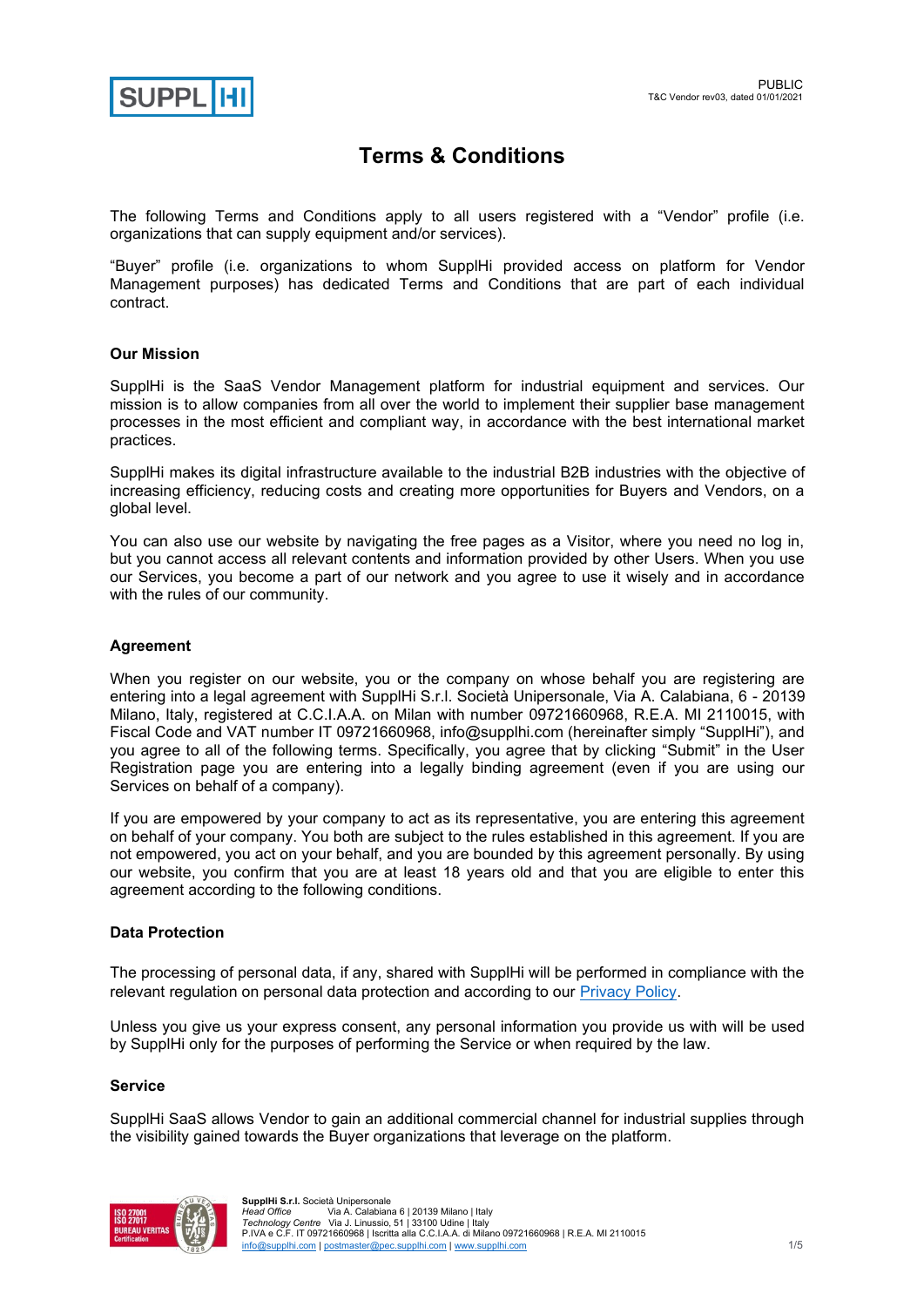

SupplHi does not decide if a Vendor is qualified or not, neither within the network of the Platform nor with a specific Buyer organization. SupplHi role is to provide Buyers- through platform – with access to structured and constantly updated information on Vendors, as well as a software to perform Buyer's Vendor Management activities.

You and other Buyer users will be able to extract the information you display on our website in a simple way, by using our tools. Therefore, please be aware that the information you provide us with might become available on-line also beyond SupplHi's control.

SupplHi provides the following Services to Vendor at no cost:

- Have a single Super-User of the Vendor company able to manage multiple Users connected to the same Vendor company and to handover, on platform and at any time, its role as User-User to the preferred colleague;
- Host on platform information provided by Vendor in the Vendor Onboarding and Vendor Registration phases;
- Host on platform information provided by Vendor in the Vendor Questionnaire phase available to Vendor once completed the Vendor Registration phase;
- Support Vendor in the Vendor Registration and Vendor Questionnaire phases, generate a list of missing information and perform quality assurance to information provided by Vendor;
- Once the Vendor reaches 100% information completion with quality assurance by SupplHi, make the information provided by Vendor visible to Buyers that SupplHi provided access to on platform;
- Allow Vendor to apply for candidacy to the Qualification process with Buyer organizations that leverage on this functionality on platform;
- Allow Vendor to complete questionnaires that are specific for a Buyer organization:
- Make available the access to the Vendor profile to a limited number of Buyer users identified by the Vendor and not already present on SupplHi ("Token Buyer" access);
- Notify Vendor of expiring information and allowing the update on platform;
- Allow Vendor to receive Requests for Information (RFIs) by Buyer organizations through the contacts provided by Vendor;
- When possible, associate the Vendor company to unique identification codes provided by international data providers;
- Access to a sample of Market Compass tool that helps Vendor scout for Buyer organizations by providing information on planned and newly awarded projects.

Other Services between the Vendor and SupplHi are regulated by dedicated Terms of Conditions of the specific Service.

# **Cost of the Service**

SupplHi will provide you the Services described in this agreement at no cost.

## **Account and User's Obligations**

By using our website, you declare that you are not already restricted by SupplHi from using the Services.

To use the Services, you agree:

- 1. to have only one account, and your company will have at most one SupplHi account as a Vendor;
- 2. that such account will be in your real name and in the real name of your company;
- 3. to comply with all applicable laws and internal policies, including, without limitation, privacy laws, intellectual property laws, anti-spam laws etc.;
- 4. to use the Services only for professional purposes;

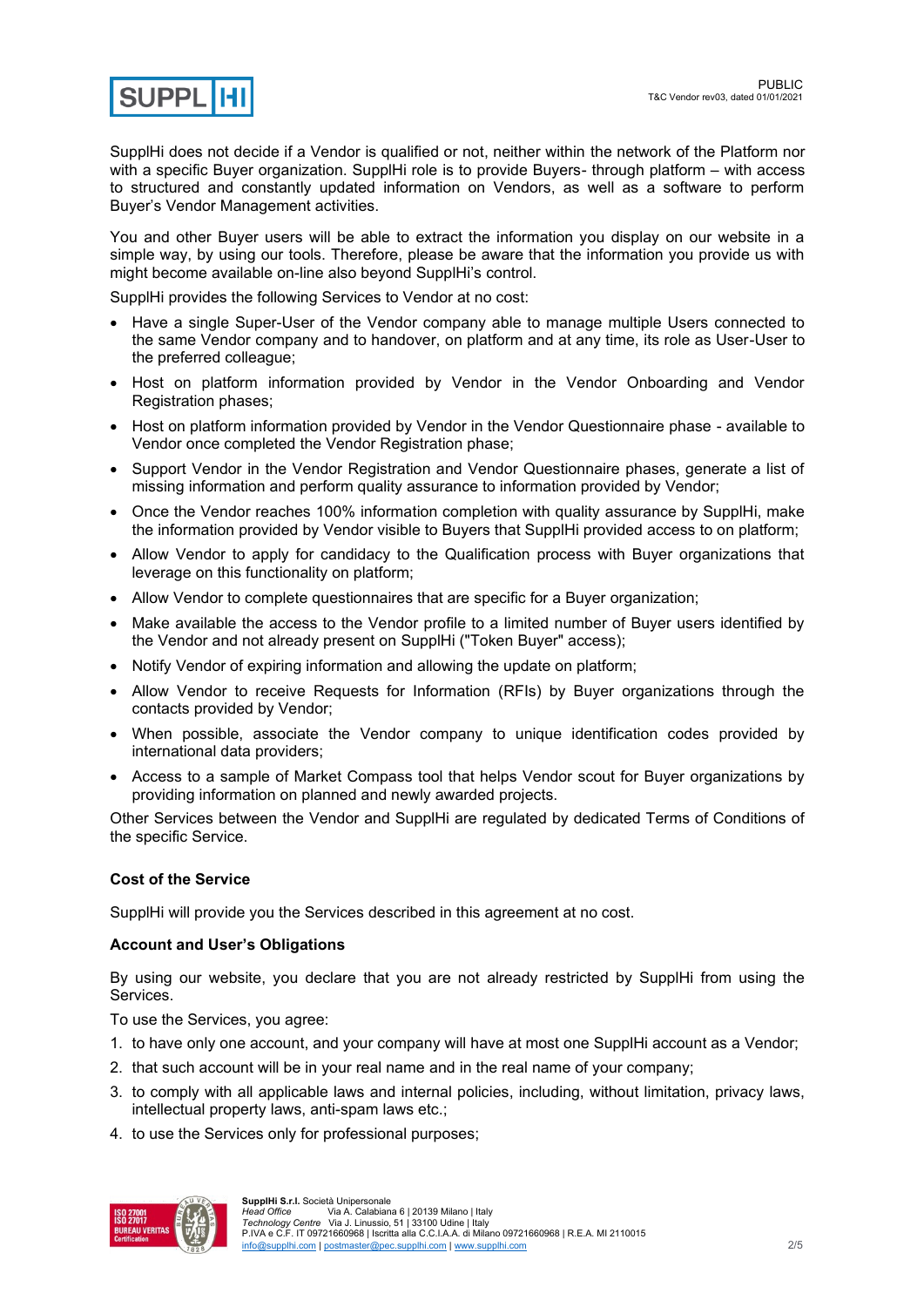

- 5. not to act unprofessionally, including by posting inappropriate, inaccurate content, contacting any other User with any kind of non-required communication, or act in an unlawful, libellous, abusive, obscene, discriminatory or otherwise objectionable manner;
- 6. not to use or attempt to use any other User's account;
- 7. not to harm another person or damage any other company using our network.

You agree to choose a safe password and to keep it a secret. You agree not to share an account with anyone else.

You will answer the questions on platform and provide updated answers as necessary. You ensure that the information provided to SupplHi:

- 1. is accurate;
- 2. is promptly maintained up to date;
- 3. does not contain anything that infringes the right of any third party, that your company did not allow you to share or is otherwise unlawful. You agree not to violate intellectual property rights of others, including patents, trademarks, trade secrets, copyrights or other proprietary rights, not to add content that is not intended for, or inaccurate for, a designated field (e.g. submitting a telephone number in the "email" or any other field, or including telephone numbers, email addresses, street addresses or any personally identifiable information for which there is not a field provided by SupplHi);
- 4. reflects the equipment and services provided by Vendor.

# **Information Provided to SupplHi**

Please, be aware that when you provide us with information, others can see, copy and use that information. Information and content that you provide us with will be seen by Buyer Users.

Please, be aware that, in order for us to provide Vendors and Buyers with our service and for compliance reasons, all interactions or changes to your Vendor company profile on platform are logged and stored by SupplHi. For such reasons, you and SupplHi will be able to access the logs. Only company data and no personal data - excepted for the user email - will be stored to this end.

Please, be also aware that, in order for us to provide Vendors and Buyers with our service, all interactions or changes to your Vendor company profile on platform are logged and made visible to the Buyers. Nevertheless, no personal data are processed or shared to this end.

Please, be aware that, in order to provide Users, Vendors and Buyers with a better service, the information you provide us with might be displayed in connection to other information SupplHi can rightfully use regarding your company and the services it provides (for example: financial strength scores provided by Financial Rating Agencies).

SupplHi wants to ensure that, within the limits of the service we provide you with, no information is shared with your competitors. Therefore, no information you provide us with is made visible to your competitors by SupplHi.

To this end, our platform is designed such as to manage the rights of visibilities depending on the Buyer organization. In fact, specific Buyers have access to specific information according to preestablished criteria. In particular, based on the categories of supply of the SupplHi Standard Categorization and on the geographies of utilization. Such controlled access are made to notably prevent Vendors and vertically integrated Buyers from having access to information that can allow to compare themselves to competitors on an individual basis. In case of companies acting both as Buyers and Vendors, two separate profiles are provided, ensuring - by system design - that the Buyer profile does not have access to the information of companies active in the same Families of supply where the Vendor is registered in the category of supply of the SupplHi Standard Categorization. Please, be aware that, notwithstanding all our efforts, when you use SupplHi you are allowing your information to be available on the Internet and, therefore, they will not be a secret.

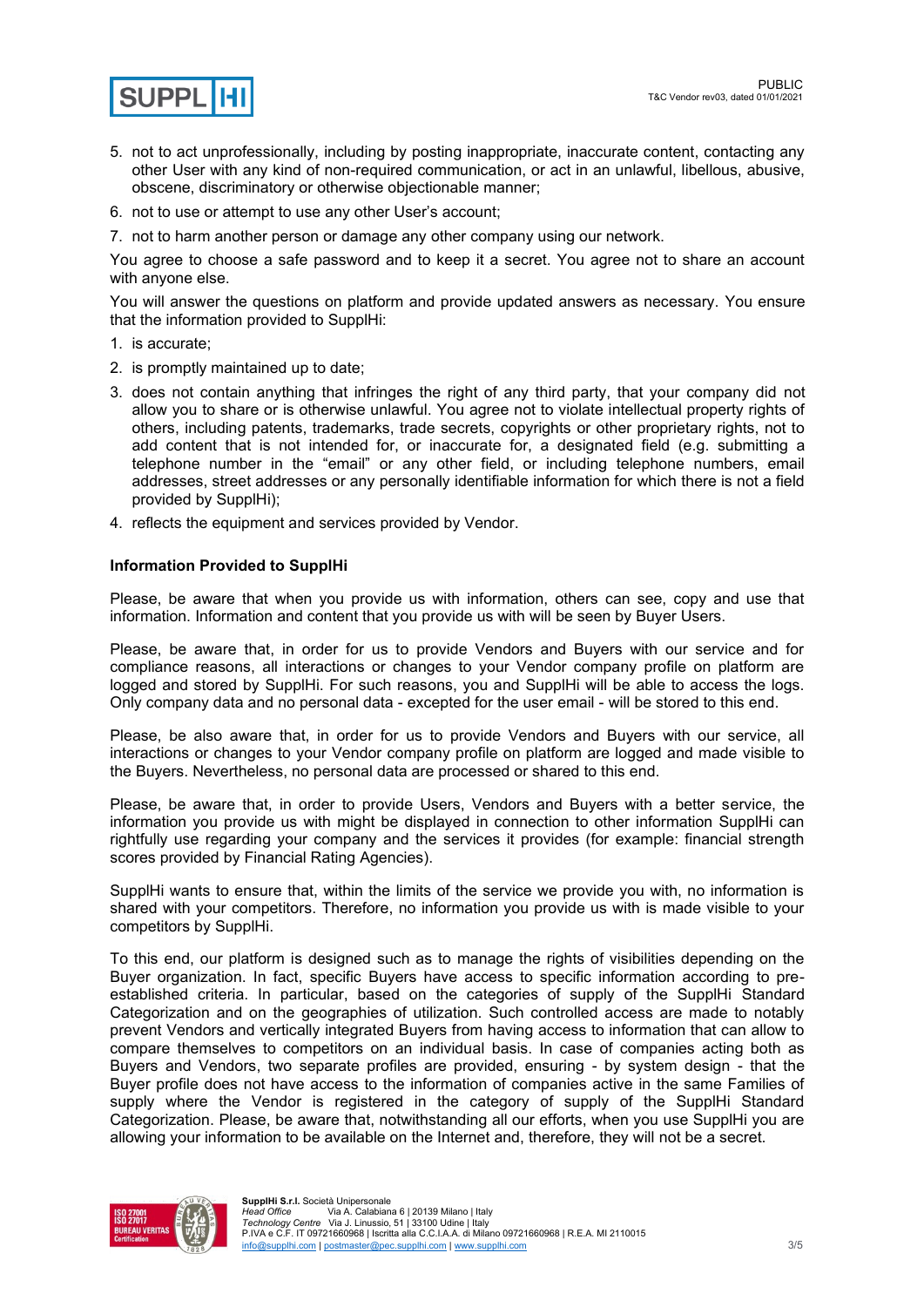

## **Information provided to third parties**

On our website we offer the possibility to make available information to third parties (e.g. Buyer organizations), also through questionnaires that can be specific for a Buyer organizations (hereinafter "Application Buyers"). In these cases, you will be offered the opportunity to make available information individually with Application Buyers. Such information will not be accessible to other SupplHi's users and it will be regulated by dedicated agreements between your company and the Application Buyer.

None of the activities related to third parties are imposed by SupplHi, who only provides the technical possibility for making available information to Buyers. For this reason, SupplHi cannot be held liable for any damage, direct or indirect loss or other issues arising from the autonomous development of such relationships with third parties.

#### **Liability Limitations**

Please, be aware that you are responsible for anything that happens through your account. We will not modify the meaning of the information you provide us with, which will be published under your responsibility on our website. Nevertheless, in case it is required to make it readable to others, we may modify the layout of the information.

Be aware that in case SupplHi were informed of wrongful or inappropriate sharing of information SupplHi may be required by law to remove certain information or content.

When you see or use others' content and information posted on our website you do it at your own risk. SupplHi does not review the content provided by Buyer organizations or other third parties and cannot guarantee its accuracy.

You agree that we are not liable for any content or information provided by you, other users or third parties on our website, and we are not liable for any damage as result of your use of or reliance on it.

#### **Rights on the Information and on the Software**

As between you and SupplHi, you agree to transfer to SupplHi all industrial and intellectual property or copy rights to use, copy, modify, distribute, publish, and process, information and content that you provide without any further consent, notice and/or compensation to you, your company or others.

SupplHi reserves all of its intellectual property and industrial rights on the services provided and on the software, as well as on all of the databases or information created by the use of its software or produced through the website.

You also promise not to modify, copy or create derivative works of SupplHi, the Services or any related technology (except as expressly authorized by SupplHi), not to copy or use the information, content or data on SupplHi in connection with a competitive service or in case of system integration, not to reverse engineer, disassemble, decompile, decipher or otherwise attempt to derive the source code for the Services or any related technology or any part thereof and not to monitor the Service, performance or functionality of SupplHi for any competitive purpose.

#### **Logo use**

You authorize SupplHi to use your company's logo and logotype in marketing material (company website, emails, brochures, presentations, etc.) for the purpose of identifying your company as a Vendor organization active on SupplHi.